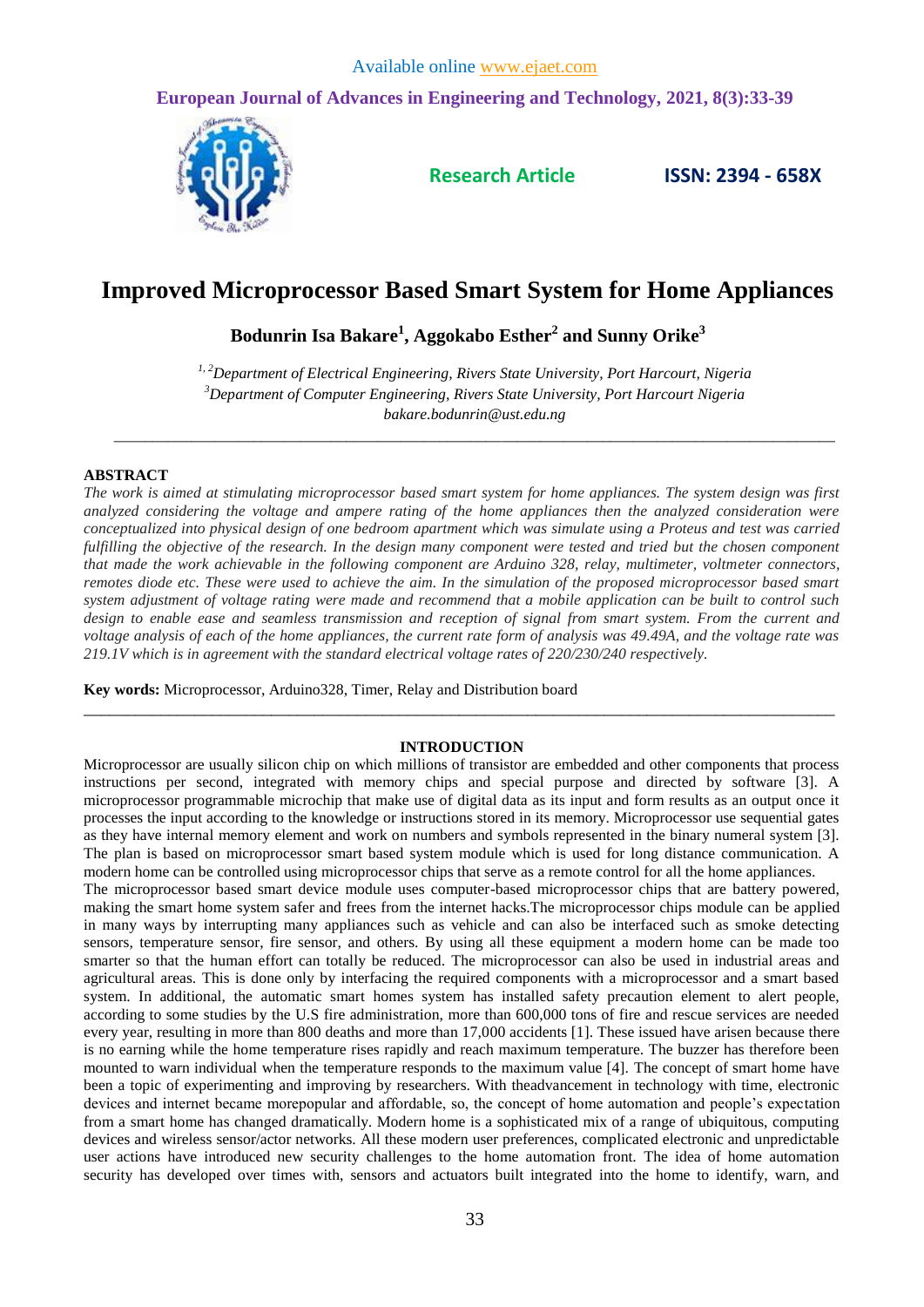prevent intrusions [2]. Smart home is the also seen as the residential home of building automation. It initially involved the control and automation of systems that ensure human comfort such as lighting heating, ventilation, air conditioning and protection. Recently, it has expanded to include most home appliances that use Wi-Fi for remote monitoring. Technological innovation has increased the ubiquity of smart home systems resulting in better standards of living condition. Commercial home automation systems are still unaffordable for the vast majority of the middle and lower class families. However, the introduction of cheap micro controllers such as Arduino, has made it possible to introduce low-cost smart home systems to be implemented incorporating the majority of features present in commercial systems.Furthermore, the incorporation of intelligence to the home environment can facilitate increased quality of life for the elderly and disabled people who might per adventure need care givers or institutional care. There has been a drastic increment in home automation in recent years due to advancement and higher affordability in smart phones and tablets which permits a broadband connectivity. Through the aid of internet of things, the research and implementation of home automation are getting more popular than ever [5]. Further studies have shown that Bluetooth based phones without internet control are connected to a Bluetooth sub-controller which is then accessed and controlled by the smart phone using built-in Bluetooth connectivity. Due to a restricted range of operation (maximum to 100m) the system is unable to cope with mobility and can only be attempted to provide network interoperability and remote access to control devices and appliances at home control devices and appliances on a pc-based home control system using PC based web server which manages the connected devices.

\_\_\_\_\_\_\_\_\_\_\_\_\_\_\_\_\_\_\_\_\_\_\_\_\_\_\_\_\_\_\_\_\_\_\_\_\_\_\_\_\_\_\_\_\_\_\_\_\_\_\_\_\_\_\_\_\_\_\_\_\_\_\_\_\_\_\_\_\_\_\_\_\_\_\_\_\_\_\_\_\_

#### **MATERIALS AND METHOD**

The method of this research involves the simulation of microprocessor-based smart system for home appliances.Simulation is an imitation of the operation of a real-world process or system. Before live implementation, testing of the developed technique is required. Most of the time, testing and evaluating the protocols or theories proposed is not practically feasible through real experiments as it would be more complex, time consuming and even costly. So, to overcome this problem, SIMULATORS and TESTBEDS are effective tools to test and analyze the performance of protocols and algorithms proposed [6]. Furthermore, the emulation of the operation of a real live system or process is called simulation [7]. The incorporation of the building plan in the simulation of the microprocessor-based system involves the use of infrared sensor and remote switching between the relay from the mains supply and automatic switching between the power supply to trigger the on and off buttons.

Household Materials: includes the bulks,electrical points,distribution board.the analysis were done using a block diagram.



**Fig. 1** System Block Diagram for Microprocessor Based Smart Home Appliance

The Block diagram showed the different compartments of the design of the Microprocessor based system.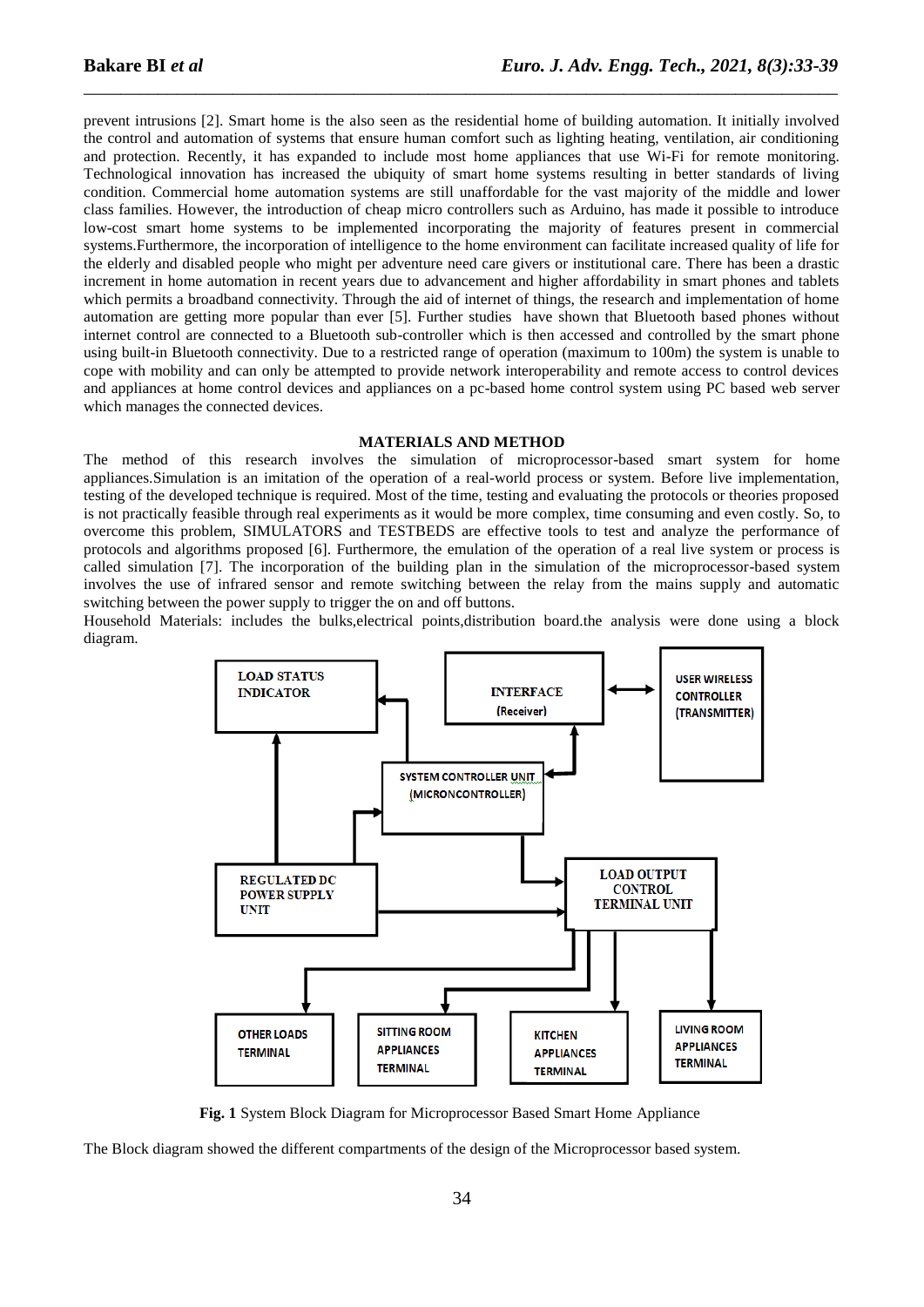Load output control terminal unit: it controls the output load from the DB, it stands to be the central unit between the living appliance and the microcontroller unit which is also interface with regulated Dc power supply unit, this unit also connect directly to the home appliances.

\_\_\_\_\_\_\_\_\_\_\_\_\_\_\_\_\_\_\_\_\_\_\_\_\_\_\_\_\_\_\_\_\_\_\_\_\_\_\_\_\_\_\_\_\_\_\_\_\_\_\_\_\_\_\_\_\_\_\_\_\_\_\_\_\_\_\_\_\_\_\_\_\_\_\_\_\_\_\_\_\_

Regulated Dc power supply: this area tells us how the voltage rating are on each components,the rating tells us weather the component are in 12volts or 24 volts are they now regulated to use same rating pattern 12 volts or 24 volts in all. In 24volts rating it means that 12volts voltage are connected in series, if it were 12volts then meaning that 12v is transfer from the input and output. The RDC supply unit is them connected to the System control unit which is the microcontroller, this microcontroller regulates the power into the system that if it is 12volts voltage rating is will maintain the 12volts rating in all component (appliances).

System communication interface: which is the receiver, is interface with the microcontroller that send and receive every signal in that interface,the receiver only receives signal from the microcontroller but the microcontroller double check what is receive.

Transmitter is directly interfacing with the receiver all of which are using wireless sensors to do the double checks of each other.

Load Status indicator: that every electrical appliance using different rate, this area analyse the loading rting but indicating the load of the component.



**Fig. 2** System Transmitter Flowchart

The system actually starts when there is power connected to the unit(transmitter unit) which theninitialize the system and ready to send an input which then move to the controller switch input, what is it receive, receiving of input of byte and bit. When triggered, the switch input is then converted to 16 bits and the transmitted ask a word. If the word is receive at the output, it will end the process.Meaning that message has beensent in bit or byte then if not sent. It moves back to the controller switch input point were another inputwill be trigger to ensure that a signal is sent or not. If by the second time nothing is been sent it means transmission device is not working so we have to go back to maintain it unit.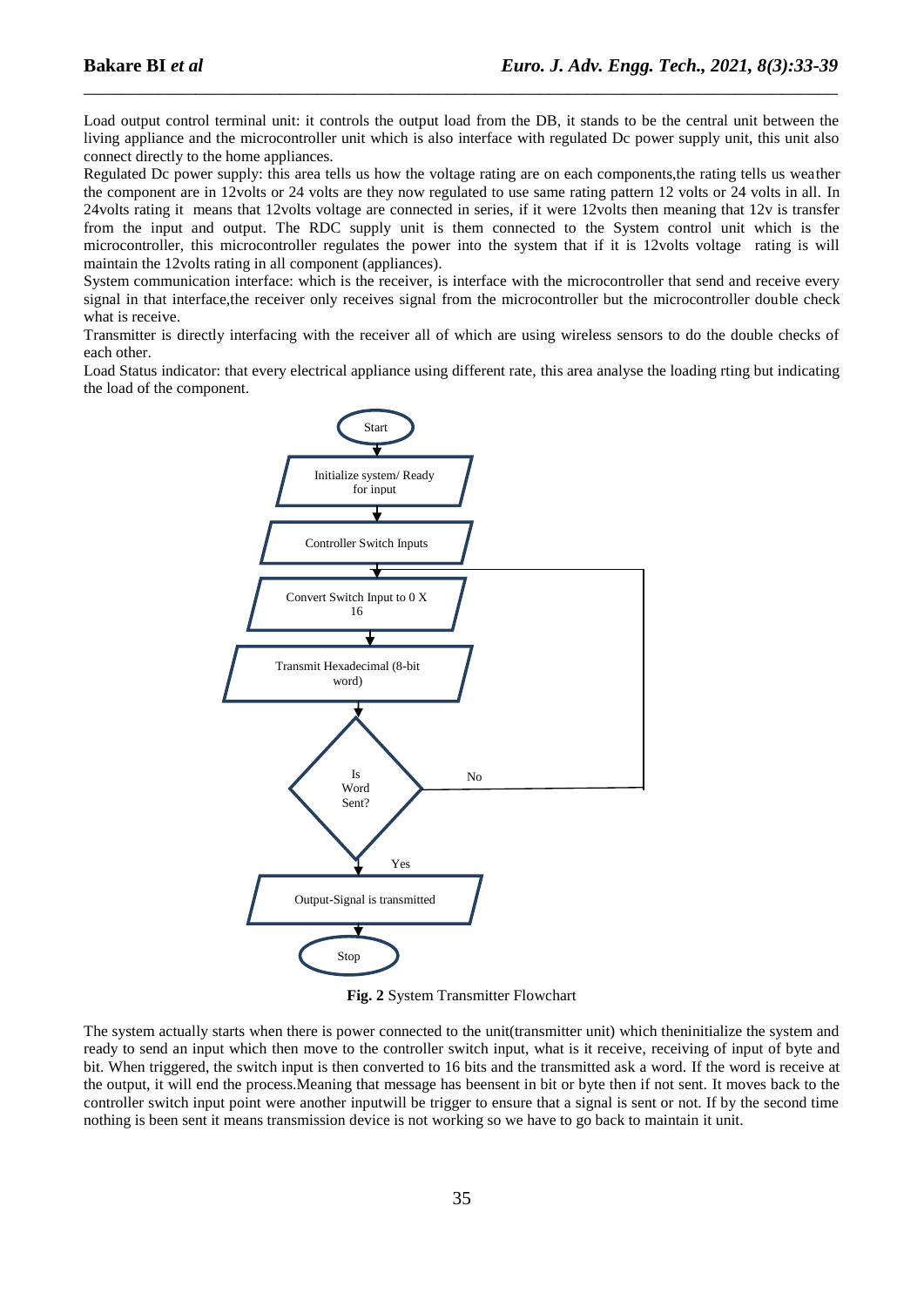

\_\_\_\_\_\_\_\_\_\_\_\_\_\_\_\_\_\_\_\_\_\_\_\_\_\_\_\_\_\_\_\_\_\_\_\_\_\_\_\_\_\_\_\_\_\_\_\_\_\_\_\_\_\_\_\_\_\_\_\_\_\_\_\_\_\_\_\_\_\_\_\_\_\_\_\_\_\_\_\_\_

## **Fig. 3** System Receiver Flowcharts

The initialize start the system initialling himself ready to accept an input,when an input is sent in the form of signals,bit or byte a conditional statement is been processed.if the signal was sent through the transmitting end successfully that is a yes, the receiver checks the transmitter word in bits or byte, after it has checked another conditional statement was done to ascertain whether what was sent was right or wrong. if it is wrong is goes back resent, then if it is right the binary code is processed and the relay, or switch comes ON, but if at the point of sent there is a power failure or the signal was not **receive a check was also done to ascertain the difficulties.**<br> $\frac{1}{2}$   $\frac{1}{2}$   $\frac{1}{2}$   $\frac{1}{2}$   $\frac{1}{2}$   $\frac{1}{2}$   $\frac{1}{2}$   $\frac{1}{2}$   $\frac{1}{2}$   $\frac{1}{2}$   $\frac{1}{2}$   $\frac{1}{2}$   $\frac{1}{2}$   $\frac{1}{2}$   $\frac{1}{2}$   $\frac{1}{2}$ 



**Fig. 4** Schematic Diagram Proteus Microprocessor Based Smart Appliance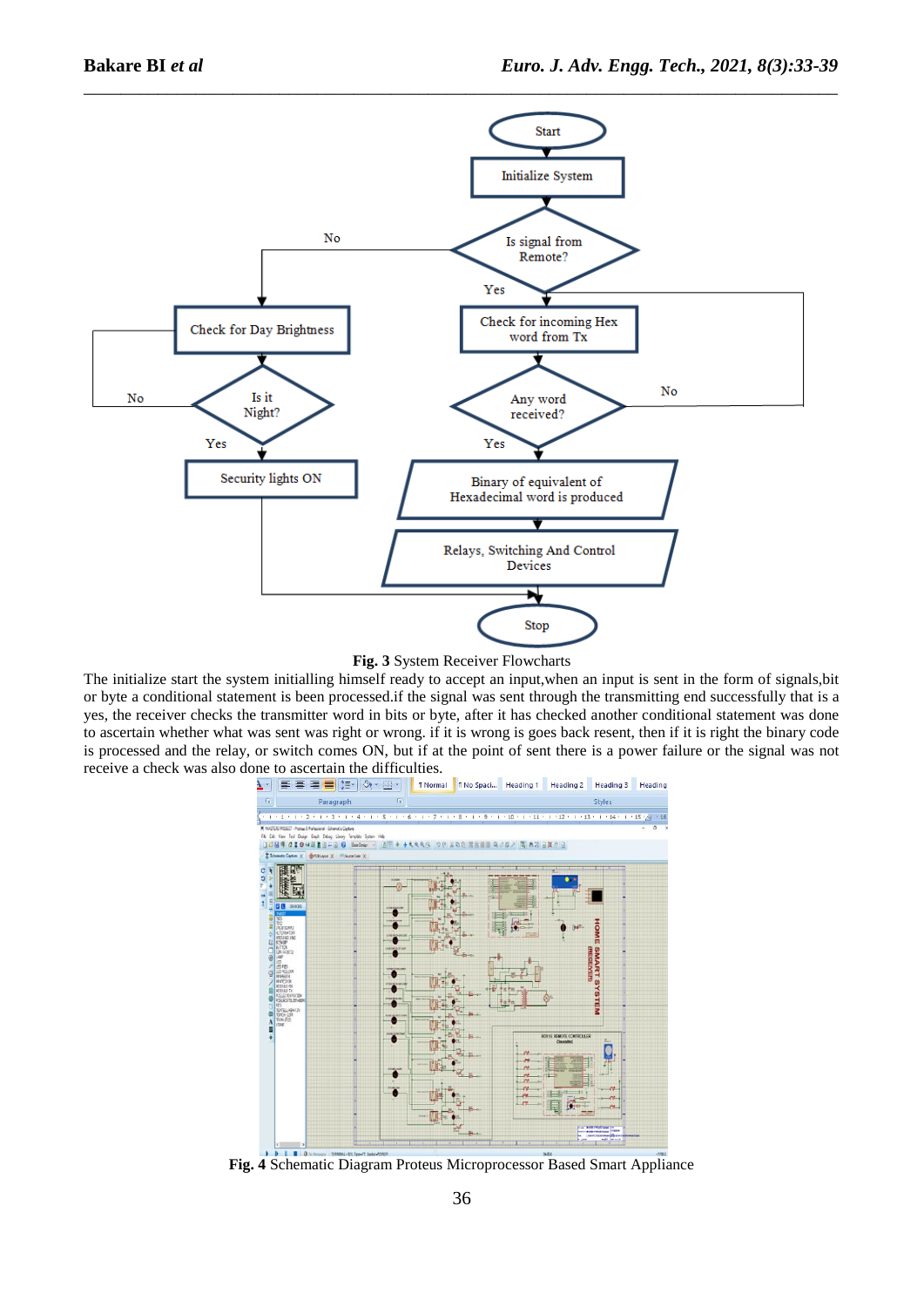The schematic diagram of the research was obtained from Proteus 12 version of the software showing all the appliance used in the simulation of the research work. In the schematic design contain the transmitter end and the receiving end. On the transmitting end, the components used includes: Ardruino 328, Modulo Tx transmitter device, remote switch and at the receiving end the components U4 Modulo, D32,Ardruino 328 and remote sensor.

\_\_\_\_\_\_\_\_\_\_\_\_\_\_\_\_\_\_\_\_\_\_\_\_\_\_\_\_\_\_\_\_\_\_\_\_\_\_\_\_\_\_\_\_\_\_\_\_\_\_\_\_\_\_\_\_\_\_\_\_\_\_\_\_\_\_\_\_\_\_\_\_\_\_\_\_\_\_\_\_\_



**Fig. 5** Simulation of Transmitter and Receiver of the Microprocessor Based Smart Home appliance

This simulation was carried out considering the basic appliances rating and regulation of voltage calculation. In the course of the simulation the remote when clicked transmits hexadecimal code in word and if the code was not transmitted it goes back to check what was sent if correct or not. Thus, if what was sent was correct then the signal will be received at the receiving end to switch on/ off the switches. This switch is time based such that if the switch was triggered during the morning or afternoon period the switch trigger will loopback and no action will be done of the circuitry. However, the light comes up only when it is evening or at Night hours.

|               | <b>Table -1 Transmitting End Chart</b> |                                                                   |                           |                  |  |
|---------------|----------------------------------------|-------------------------------------------------------------------|---------------------------|------------------|--|
| <b>S/N</b>    | <b>COMPONENTS</b>                      | <b>TRANSMITTING END RESULTS</b><br><b>START TIME</b><br>(SECONDS) | <b>END TIME (SECONDS)</b> | <b>DIFERENCE</b> |  |
| 1             | Home security lamp                     | 0.1                                                               | 0.55                      | 0.45             |  |
| $\mathcal{D}$ | HOUSE WATER PUMP,                      | 02                                                                | 0.55                      | 0.35             |  |
| ٩             | KITCHEN LAMPS.                         | 01                                                                | 0.56                      | 0.46             |  |
| 4             | LIVING RM TOILET LAMP.                 | 0.1                                                               | 0.57                      | 0.47             |  |
| 5             | LIVING ROOM AIR-COND.                  | 0.2                                                               | 0.56                      | 0.36             |  |
| 6             | LIVING ROOM FAN.                       | 02                                                                | 0.6                       | 0.4              |  |
|               | LIVING ROOM LAMP,                      | 0.1                                                               | 0.52                      | 0.42             |  |
| 8             | SITTING ROOM AIR-CONDT.                | 0.2                                                               | 0.5                       | 0.3              |  |
| 9             | SITTING ROOM FAN,                      | 0.2                                                               | 0.51                      | 0.31             |  |
| 10            | SITTING ROOM LAMPS                     | 0.1                                                               | 0.54                      | 0.44<br>o        |  |

**RESULT** 



**Fig. 6** Graph of the Transmitting Time Results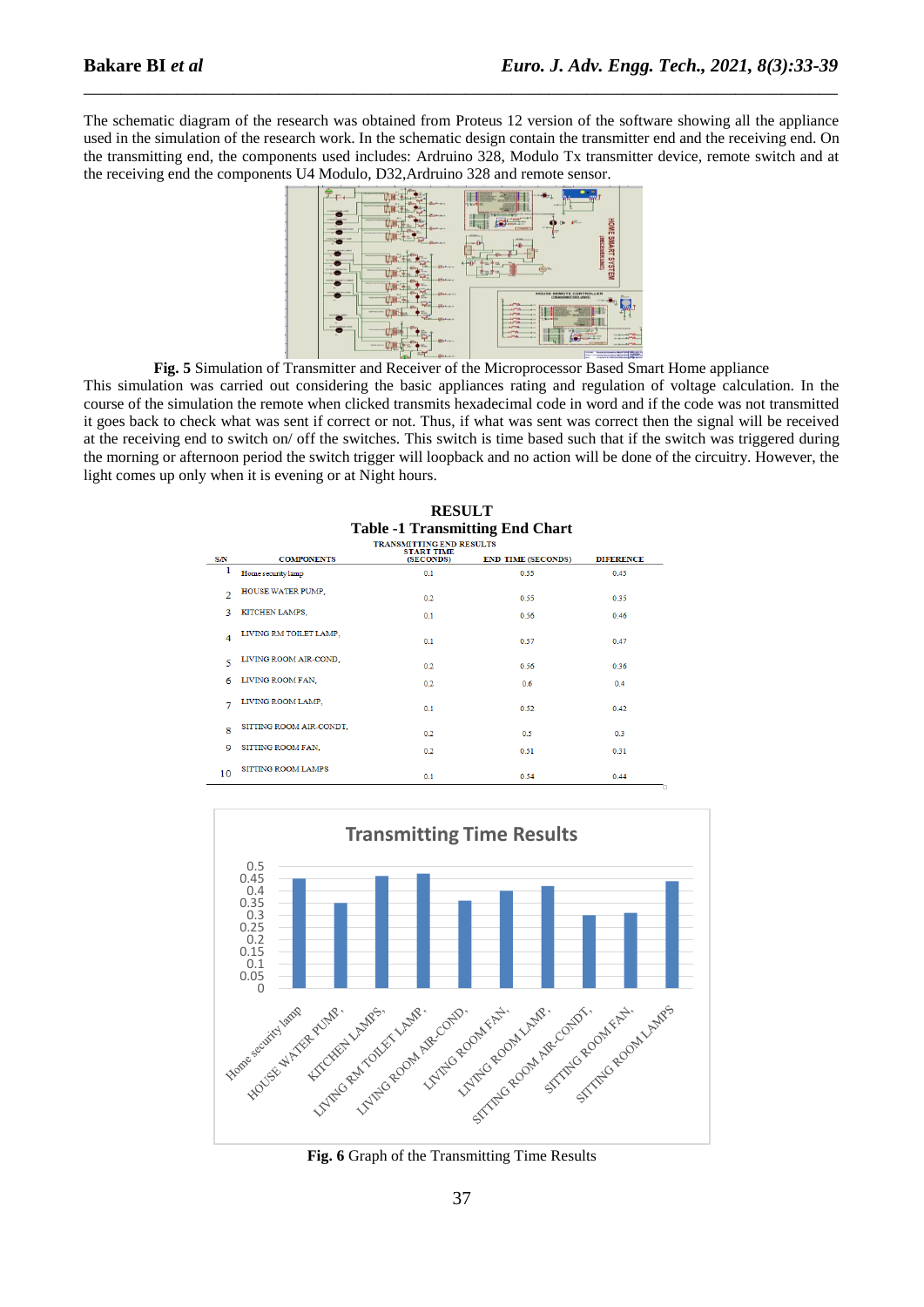



| <b>Appliance</b>       | <b>Power Ratings (W)</b>      | $\sum_{i=i}^{k} P_i$<br><b>Current Rating</b><br>V | <b>Voltage Rating</b><br>$\boldsymbol{P}$<br>1 – 1 |
|------------------------|-------------------------------|----------------------------------------------------|----------------------------------------------------|
| Television             | 3000                          | 13.6                                               | 61.2                                               |
| Radio                  | 750                           | 3.40                                               | 15.3                                               |
| <b>Air Conditioner</b> | 2000                          | 9.09                                               | 40.8                                               |
| <b>DVDs</b>            | 2000                          | 9.09                                               | 40.8                                               |
| <b>Standing Fan</b>    | 1500                          | 7.50                                               | 30.6                                               |
| <b>Play Station</b>    | 1000                          | 6.81                                               | 20.4                                               |
| Decoder                | 500                           | 4.16                                               | 10.2                                               |
| Loopback               | 0                             | 2.27                                               | $\mathbf 0$                                        |
| <b>Total</b>           | 10,750                        |                                                    |                                                    |
| <b>Sum</b>             | $\sum P_i$<br>$= 10,750$ watt | $\sum P_i = 49.49$                                 | $= 219.1$                                          |

$$
I = \frac{\sum_{i=1}^{k} P}{V} = \frac{10,750}{220} = 49
$$
  

$$
V = \frac{\sum_{i=1}^{k} i = iPi}{l} = \frac{3,000}{49} = 61.2
$$
  

$$
\sum_{i=1}^{k} V_i = V_1 + V_2 + V_3 + \dots + V_n
$$
  

$$
= 219.1
$$
  

$$
\approx 220V
$$

### **DISCUSSION**

From the results obtained from the work, it showed that schematic diagram of the research was obtained from Proteus 12 version of the software showing all the appliance used in the simulation of the research work. In the schematic design contain the transmitter end and the receiving end. On the transmitting end, the components used includes: Ardruino 328, Modulo Tx transmitter device, remote switch and at the receiving end the components U4 Modulo, D32, Ardruino 328 and remote sensor.

This simulation was carried out considering the basic appliances rating and regulation of voltage calculation. In the course of the simulation the remote when clicked transmits hexadecimal code in word and if the code was not transmitted